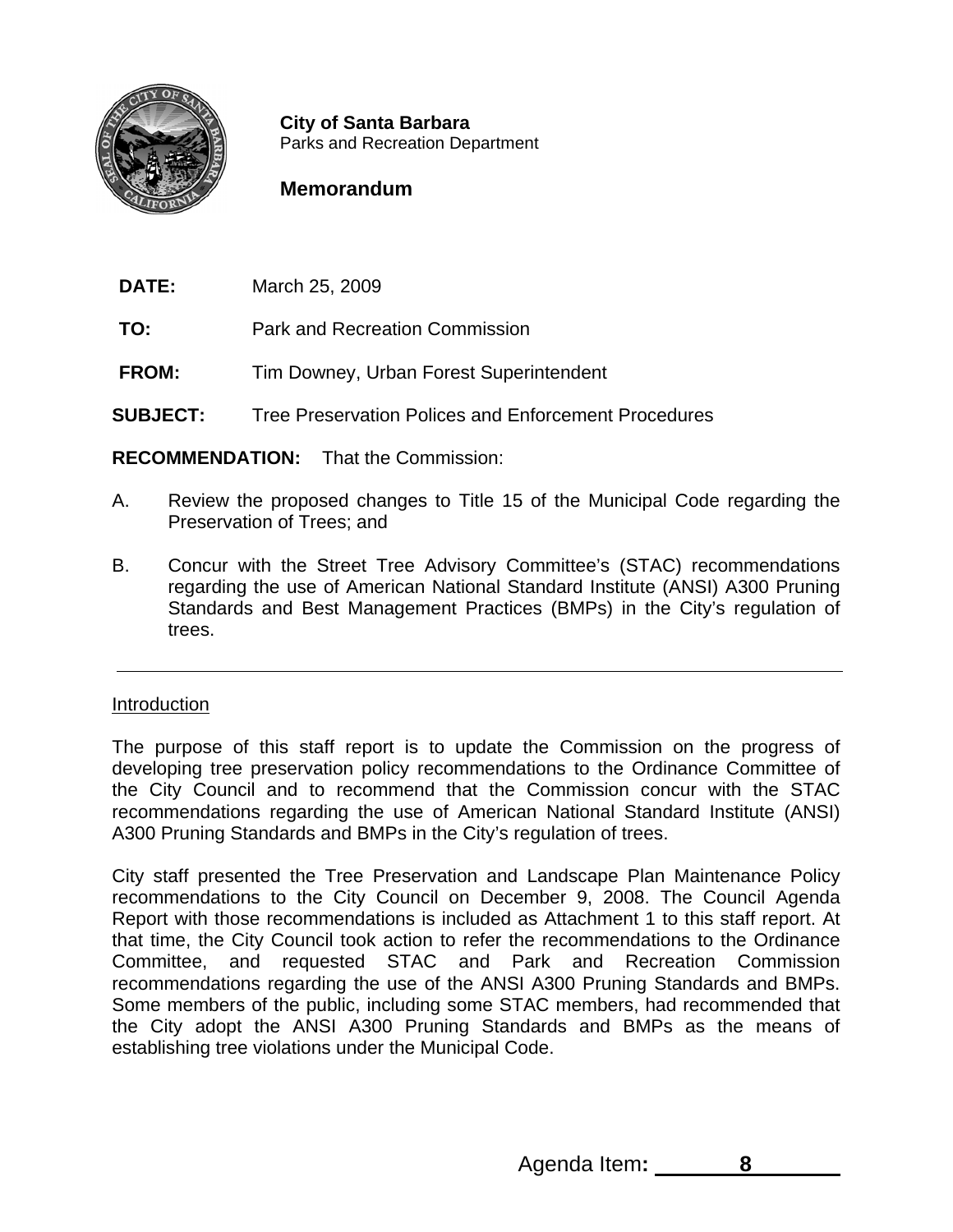Park and Recreation Commission Report Tree Preservation Policies and Enforcement Procedures March 25, 2009 Page 2

## ANSI A300 Pruning Standards and BMPs

ANSI publishes safety standards for use in all maintenance industries. The ANSI A300 Pruning Standards for tree care operations are intended for use as guidelines for federal, state, municipal, and private authorities including property owners, property managers, and utilities in drafting maintenance specifications. The ANSI A300 Pruning Standards includes definitions of pruning techniques as well as pruning tools, tree structure, and tree professional categories. The Forestry Program currently uses these standards when contract specifications are prepared for tree pruning work, or as mitigation measures when appropriate for tree trimming violations. Forestry staff also uses these standards as a guideline for City tree pruning practices.

The BMPs document is published to help interpret and implement the ANSI A300 Pruning Standards. The BMPs document defines several types of pruning techniques and describes where to make cuts related to the anatomical structure of the tree. The purpose of the BMPs document is to establish a common description of preferred pruning styles and methods.

The ANSI A300 Pruning Standards and BMPs documents are included as Attachment 2 to this report. Please note that the revised 2008 documents are attached to this staff report. The STAC received a prior edition. There are no substantive changes between the two versions.

### Santa Barbara Municipal Code

Chapter 15.20, Tree Planting and Maintenance, regulates the management and removal of trees located in City rights-of-way and public spaces. Chapter 15.24, Preservation of Trees, regulates the management and removal of trees on private property located in the front setback or, where required, in parking lots.

Section 15.24.020 of Chapter 15.24 prohibits the cutting down or otherwise destroying a tree without a permit. As the Municipal Code is currently written, the term "cut down or otherwise destroy" is defined as cutting a tree down or pruning a tree in such a way that its natural character is significantly altered or its overall size is reduced by more than one-third  $(^{1}/_{3}).$ 

The requirements and prohibitions established under Section 15.24.020 and Section 15.20.110 (permits required for planting, maintaining, or removing a Street Tree) of the Municipal Code allows the City to enforce violations.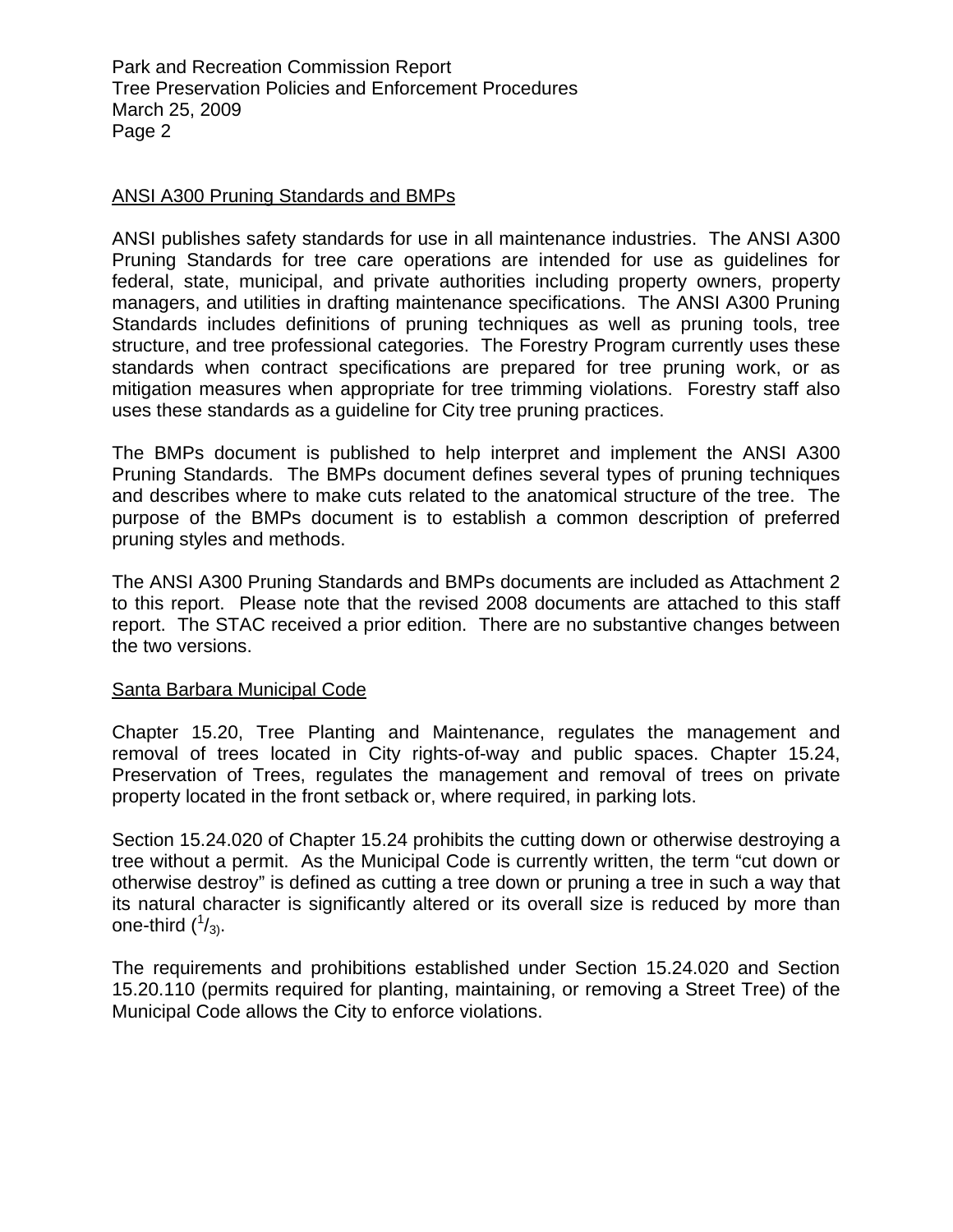Park and Recreation Commission Report Tree Preservation Policies and Enforcement Procedures March 25, 2009 Page 3

## STAC Discussion and Public Comment

At its regular meeting on March 5, 2009, the STAC reviewed and discussed the ANSI A300 Pruning Standards and BMPs as potential tools for the enforcement of the City's regulations related to private trees. Included as Attachment 3, the staff report for the STAC meeting outlines the key issues for discussion.

The STAC discussion focused on whether to incorporate a more stringent pruning standard related to the amount of allowed reduction and whether it should be a percentage of foliage or reduction in size. The Municipal Code currently provides for an overall size reduction of one-third  $(1/3)$ , whereas the ANSI standard recommends no more than one-quarter  $(\frac{1}{4})$  of foliage. The benefits to the urban forest, challenges of determining a violation, and using the standard for enforcement were key considerations in the discussion. There was also discussion regarding how these documents could be referenced in Title 15. The Committee wanted these documents could to be used as intended and referenced in two areas.

Public comment at the meeting ranged from support for incorporating the ANSI A300 Pruning Standards and BMPs document in their entirety, to support for eliminating the regulation of privately owned trees altogether.

### STAC Recommendations

In addition to concurring with other proposed changes to Title 15, the STAC made the following specific recommendations:

- 1. Amend Municipal Code 15.24.010 to allow an overall size reduction of up to ¼ in a 12-month period.
- 2. Amend Chapter 15.20 to require that work by permit on City-owned trees is in conformance with the ANSI A300 Pruning Standards and BMPs.
- 3. Reference ANSI A300 Pruning Standards and BMPs in Chapter 15.24 for use by the public for maintenance of private setback trees.

Attachment 4 includes the proposed changes to Title 15 of the Municipal Code including the STAC recommendations.

### Formalize the role of the STAC

The STAC was first established by the Park and Recreation Commission on December 20, 1979. The membership and terms were modified on December 16, 1998. The STAC had three voting members that served two-year terms. The membership was